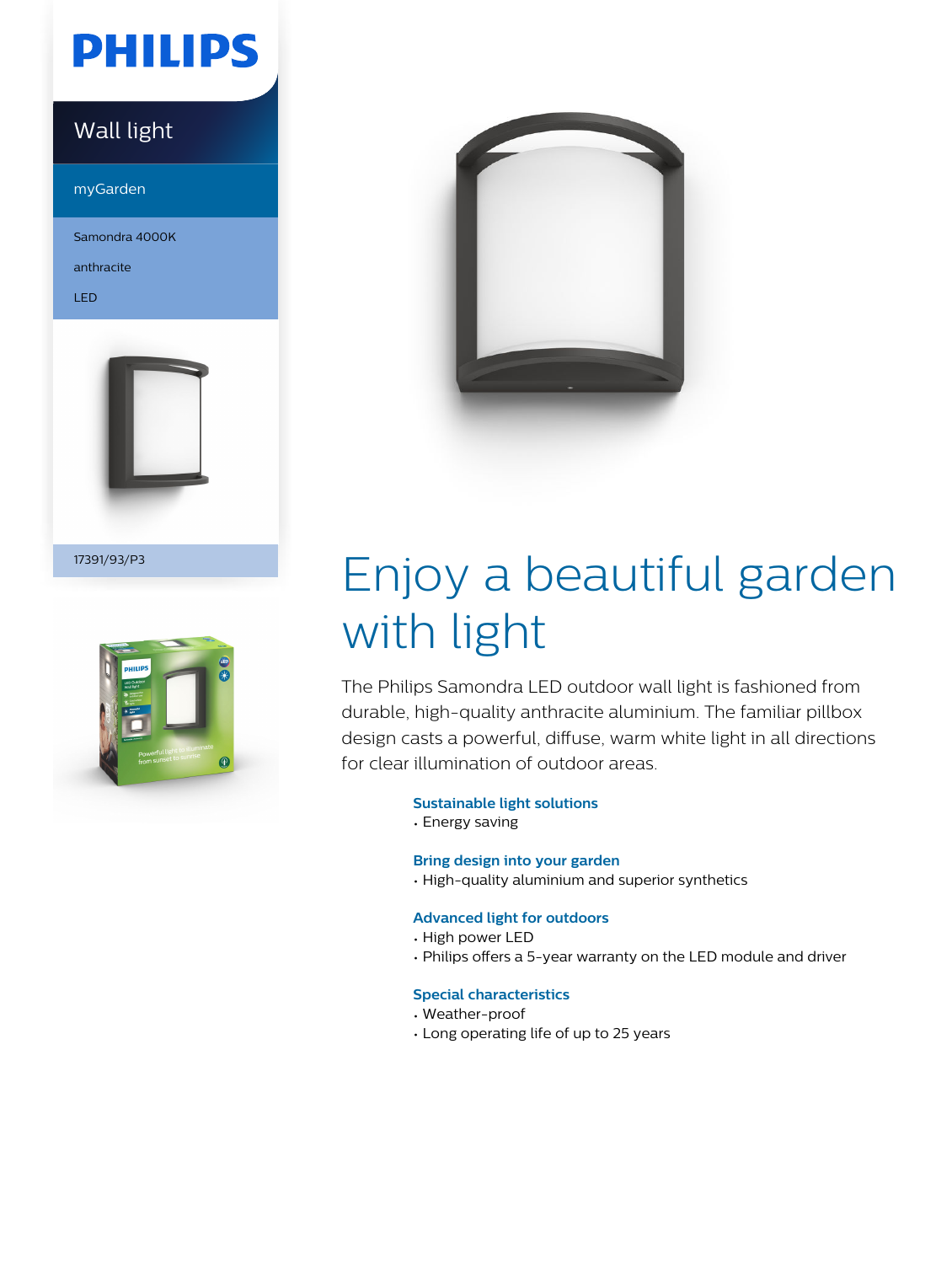## **Highlights**

#### **Energy saving**



This Philips light conserves energy compared to traditional light sources, helping you to save money on your electricity bills and do your bit for the environment.

#### **High quality material**

This Philips lamp is made specifically for outdoor spaces. It's hard-wearing and built to last, so it will light up your garden night after night. It's constructed from high-quality die-cast aluminium and superior synthetics.

#### **High power LED**



Philips outdoor lighting uses the latest state-of-the-art LED technology. It offers strong light output, high light quality and a long lifetime.

#### **5-year warranty on LED system**



On top of the standard 2-year warranty for this lamp, Philips offers a 5-year warranty on the LED system, meaning the LED module and the driver in this lamp.

#### **Weather-proof**



This Philips outdoor lamp is specially designed for humid outdoor environments and has undergone rigorous tests to ensure its water resistance. The IP level is described by two figures: the first one refers to the protection level against dust, the second against water. This lamp is designed with IP44: it is protected against splashing water. This product is most common and ideal for general outdoor use.

## **Specifications**

#### **Design and finishing**

- Colour: anthracite
- Material: aluminium

#### **Extra feature/accessory incl.**

- 5 year warranty on the LED module: Yes
- Fully weatherproof: Yes
- LED integrated: Yes

#### **Long operating life**



A light source you can trust. The LED bulb, delivered with this Philips LED lamp, will last up to 25,000 hours (which equals 25 years on the basis of an average use of 3 hours/day with at least of 13,000 on/off switching cycles). It feels so good to think that you won't have to worry about maintenance or light bulb replacement while having the perfect light ambience in your home.